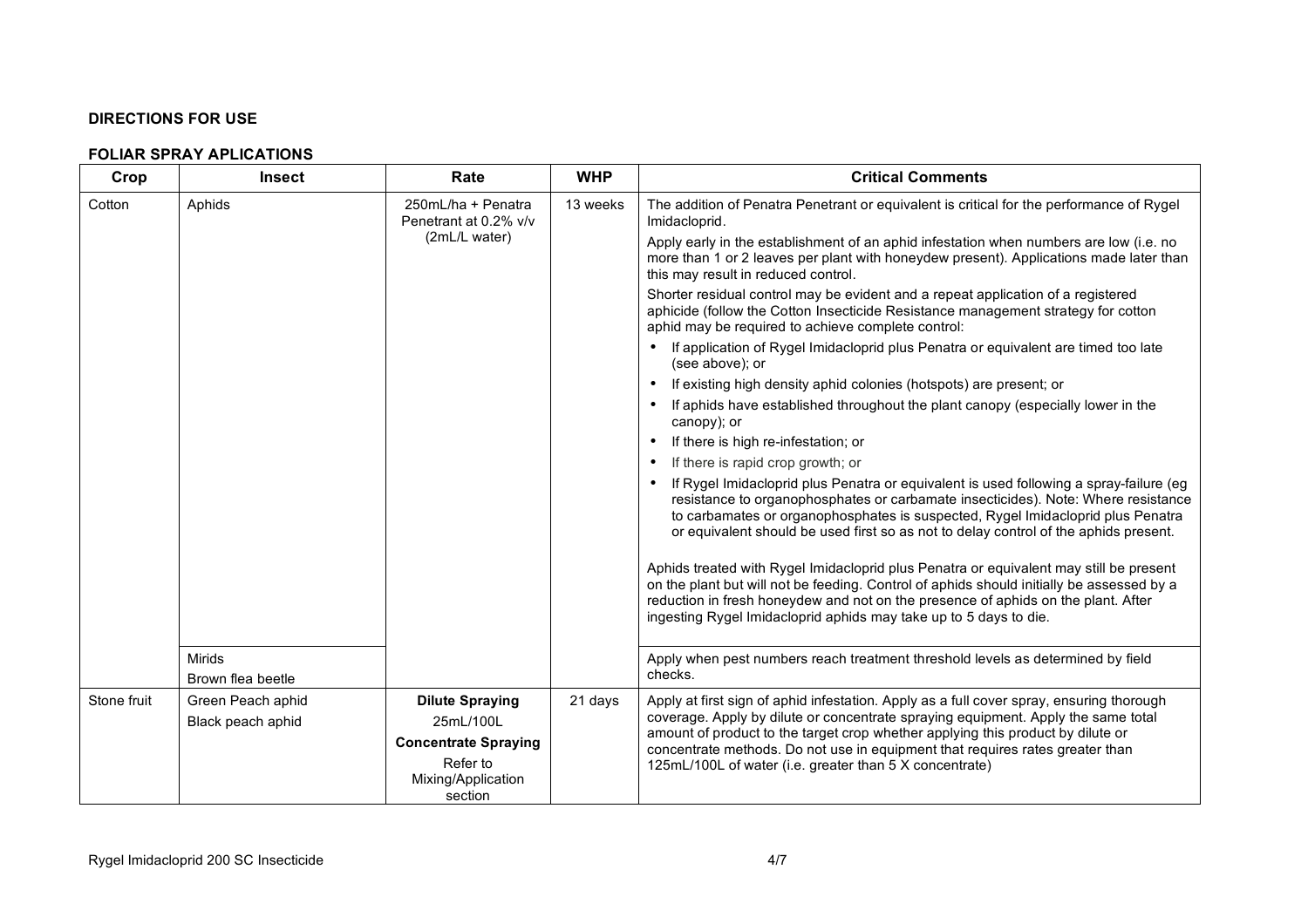| Crop             | <b>Insect</b>                 | Rate                                            | <b>WHP</b> | <b>Critical Comments</b>                                                                                                             |
|------------------|-------------------------------|-------------------------------------------------|------------|--------------------------------------------------------------------------------------------------------------------------------------|
|                  |                               |                                                 |            |                                                                                                                                      |
| Cucurbits        | Green Peach Aphid             | 25mL/100L                                       | 1 days     | Apply at first sign of aphid infestation.                                                                                            |
| Capsicum         |                               | or                                              | 7 days     |                                                                                                                                      |
| Eggplant         |                               | 300mL/ha                                        |            |                                                                                                                                      |
| Potato           |                               |                                                 |            |                                                                                                                                      |
| Tomato           |                               |                                                 | 3 days     |                                                                                                                                      |
| <b>Brassicas</b> | Grey cabbage Aphid            |                                                 | 7 days     | Apply at first sign of aphid infestation. Add a wetting agent.                                                                       |
|                  | <b>Turnip Aphid</b>           |                                                 |            |                                                                                                                                      |
| Sweet potato     | Silverleaf Whitefly including | 25mL/100L                                       | 7 days     | Apply at first sign of whitefly or melon thrips infestation. Apply dilute sprays                                                     |
| Cucumber         | type B                        | or                                              | 1 day      | (25mL/100L) to run off. Ensure thorough coverage of underside of leaves. Use of                                                      |
| Egg-plant        | <b>Melon Thrips</b>           | 250mL/ha                                        | 7 days     | droppers will improve coverage of underside of leaves.                                                                               |
| Roses            | Aphids                        | 25mL/100L                                       |            | Apply as a thorough spray at first sign of insect infestation.                                                                       |
| Ornamental       | Aphids                        |                                                 |            |                                                                                                                                      |
| plants           | Azalea Lace Bug               |                                                 |            |                                                                                                                                      |
|                  | Bronze Orange Bug             |                                                 |            |                                                                                                                                      |
|                  | Harlequin Bug                 |                                                 |            |                                                                                                                                      |
|                  | Citrus mealy Bug              |                                                 |            |                                                                                                                                      |
|                  | Greenhouse Thrips             |                                                 |            |                                                                                                                                      |
|                  | <b>Fullers Rose Weevil</b>    |                                                 |            |                                                                                                                                      |
|                  | <b>Hibiscus Flower Beetle</b> | 50mL/100L                                       |            | Spray buds and flowers as needed.                                                                                                    |
|                  | Longtailed Mealybug           | 50mL/100L + surfactant                          |            | Apply 3 sprays 2 weeks apart. Use a non-ionic surfactant at label rate.                                                              |
|                  | Psyllids                      | 25mL/100L                                       |            | Spray at first sign and then a week later.                                                                                           |
|                  | Soft Scales                   | 25mL/100L                                       |            | Spray in late spring or when small scales are first seen. Apply 3 sprays 2 weeks apart.<br>Use a non-ionic surfactant at label rate. |
| Turf             | First instar larvae of:       | 2.5L/ha or 25mL/100L                            |            | Apply at peak egg hatch that is mid Spring to mid Sumer depending on species.                                                        |
|                  | African Black Beetle,         | Spray with at least 400                         |            |                                                                                                                                      |
|                  | Argentinian Scarab,           | L water per hectare to                          |            |                                                                                                                                      |
|                  | Pruinose Scarab               | ensure even coverage.<br>Preferably spray on to |            |                                                                                                                                      |
|                  |                               | wet or dewy grass.                              |            |                                                                                                                                      |
|                  |                               | Irrigate with 12 mm of                          |            |                                                                                                                                      |
|                  |                               | water commencing<br>within one hour of          |            |                                                                                                                                      |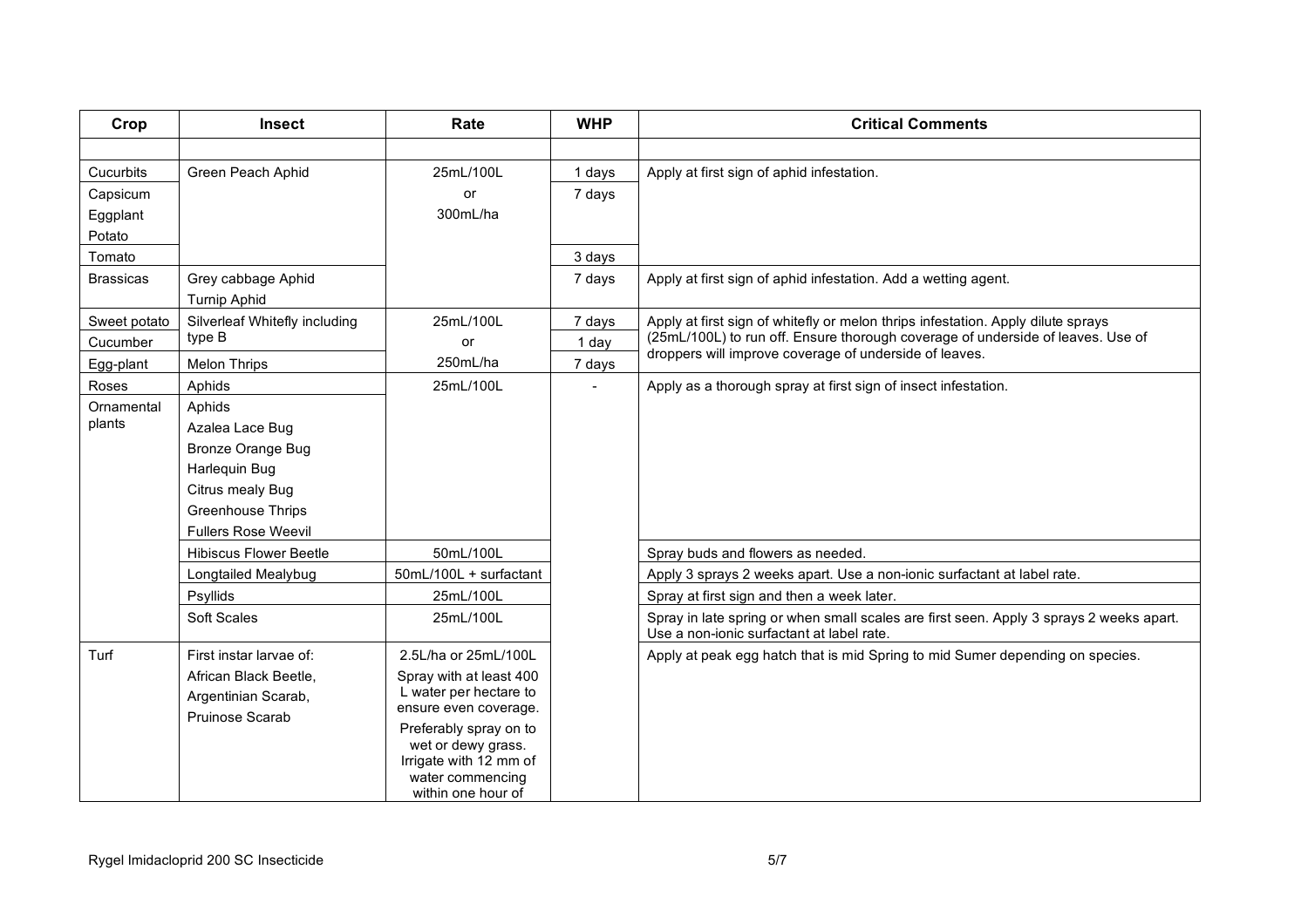| Crop             | <b>Insect</b>        | Rate                                                              | <b>WHP</b> | <b>Critical Comments</b>                                                                                                                                                                                                                                                                                                                                                                                                                                                       |
|------------------|----------------------|-------------------------------------------------------------------|------------|--------------------------------------------------------------------------------------------------------------------------------------------------------------------------------------------------------------------------------------------------------------------------------------------------------------------------------------------------------------------------------------------------------------------------------------------------------------------------------|
|                  |                      | application.                                                      |            |                                                                                                                                                                                                                                                                                                                                                                                                                                                                                |
|                  | Larvae of Billbug    |                                                                   |            | Monitor adult activity through late Spring and early Summer. Spray when numbers<br>peak, or when small larvae (4mm) are found in the thatch or surface soil. Early<br>application is essential to minimise grass damage due to feeding.                                                                                                                                                                                                                                        |
| Duboisia         | Green Peach Aphid    | 25ml /100l                                                        |            | Apply when aphid numbers reach spay threshold as determined by regular monitoring.<br>Ensure thorough coverage of all leaves.                                                                                                                                                                                                                                                                                                                                                  |
| Pananus<br>trees | Flatid               | <b>Spot Spray</b>                                                 |            | Spot Spray: Spray 100mL of mixture directly into the leafy throat of each head.                                                                                                                                                                                                                                                                                                                                                                                                |
|                  | (Jamella australiae) | 875mL/100L of water<br><b>Stem Injection</b><br>1.75L/1L of water |            | <b>Stem Injection</b> : Drill holes 0.5 to 1cm in diameter and 10cm deep at an angle of 30°, 1<br>to 1.5 m above ground level. Drill one hole per limb (or trunk in single trunked trees).<br>Apply 5mL of mixture in each hole and seal the hole. Do not re-apply in the same holes.<br>Uptake of Rygel Imidacloprid 200 SC Insecticide, and therefore control of the<br>pest in heavily infested heads already showing severe damage, will be slow<br>and may be incomplete. |

## **SOIL DRENCHED APPLICATIONS**

| Crop                  | Insect             | Rate                                                                                         | <b>Critical Comments</b>                                                                                                                                                                                                                                                                                                                                          |
|-----------------------|--------------------|----------------------------------------------------------------------------------------------|-------------------------------------------------------------------------------------------------------------------------------------------------------------------------------------------------------------------------------------------------------------------------------------------------------------------------------------------------------------------|
| Apples                | Woolly aphid       | <b>Chemical control</b>                                                                      | For trees up to 7 years of age. During late summer or autumn, apple trees with woolly                                                                                                                                                                                                                                                                             |
|                       |                    | 12mL/1L of water/tree                                                                        | aphid colonies or damage should be identified and marked for treatment the following                                                                                                                                                                                                                                                                              |
|                       |                    | <b>Beneficial insect plus chemical</b><br>control                                            | season. At green tip to petal fall, apply 1 litre of the prepared Rygel Imidacloprid mixture<br>to moist soil immediately around the base of the tree trunk. Ensure the mixture infiltrates<br>the soil around the trunk and does not run-off the soil. Control weeds before application.                                                                         |
|                       |                    | (e.g. Aphelinus mali plus Rygel)<br>Imidacloprid 200 SC Insecticide)<br>3mL/1L of water/tree | Do not remove or disturb soil around the trunk during the season. If aerial colonies are<br>present at application, maximum effectiveness may not be achieved until the following<br>season. Do not treat more than once in any 3 year period.                                                                                                                    |
| Elm                   | Elm leaf beetle    | 7mL/25mm of tree diameter at breast<br>height                                                | Mix the required dose in sufficient water to adequately treat each tree. Use at least 50L<br>of mix per tree up to a tree diameter of 400-500mm and then add 100L per tree for larger<br>trees. Inject mix to a depth of 20-30cm in a minimum of 4 injection sites per tree 0.75 to<br>1.5m apart, arranged in an evenly spaced grid to just beyond the dripline. |
|                       |                    |                                                                                              | Ensure root zone is adequately moist with active root growth. Keep treated area moist<br>for 7-10 days after treatment. Treat at least 6-10 weeks prior to pest attack in the late<br>winter or early spring when roots are active. DO NOT treat if the soil is waterlogged.                                                                                      |
| Seedling Eucalyptus   | Chrysomelid Beetle | 2.5mL/plant                                                                                  | Mix in water up to 0.5L per 3 L pot and apply to soil. Use less water for smaller pots.                                                                                                                                                                                                                                                                           |
| (to 1 m high) in pots | larvae, Psyllids   |                                                                                              | DO NOT dilute to the point where mix runs out the bottom of pots.                                                                                                                                                                                                                                                                                                 |
| Azaleas in pots       | Azalea Lace Bug    | 3.5 mL/250mL water per pot                                                                   | Use as a soil drench for pots up to 20L capacity. Prior to application remove mulch and<br>dead vegetation, and moisten the soil surface. Apply the Rygel Imidacloprid mixture, and<br>then water it in well immediately after application.                                                                                                                       |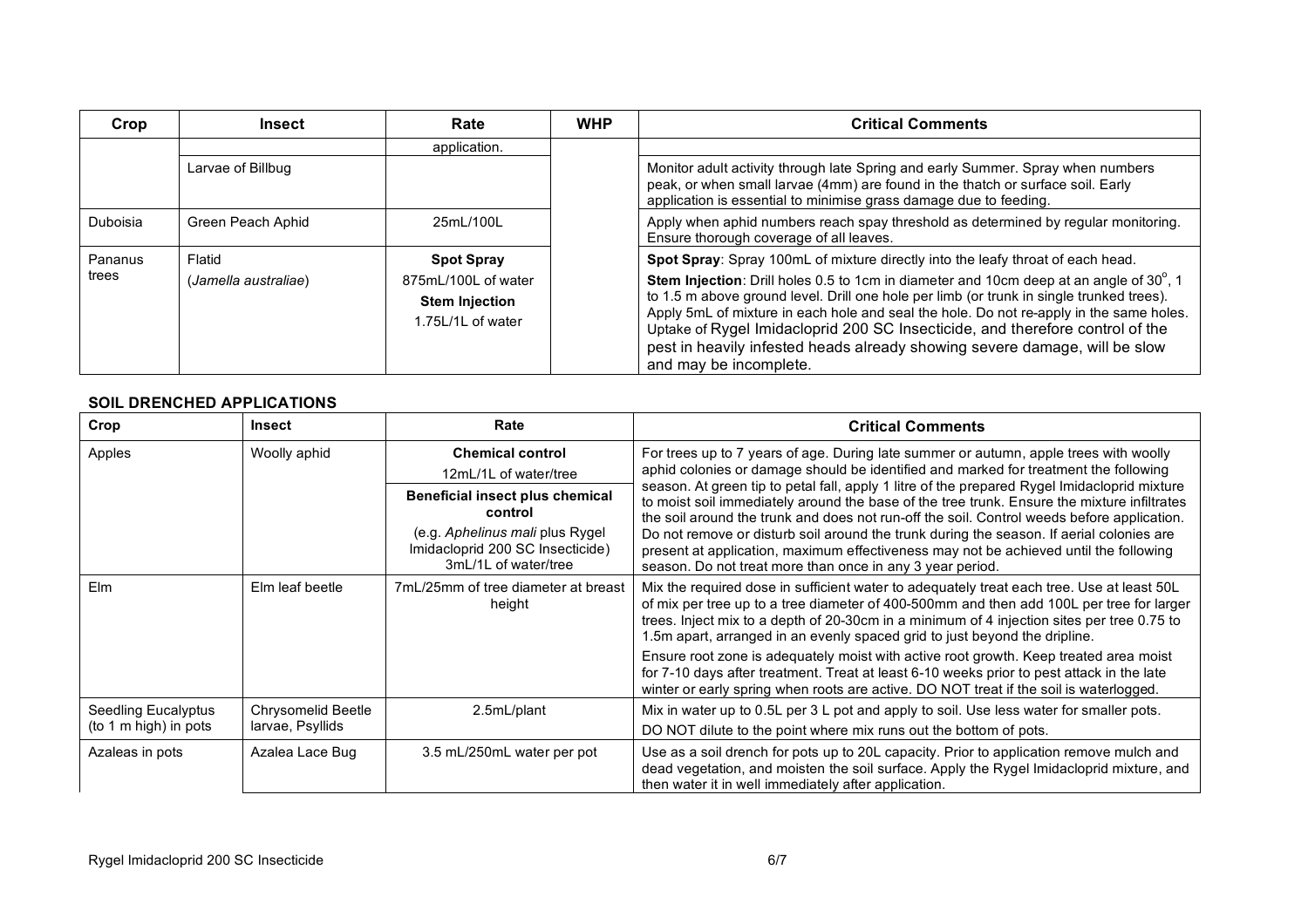| Crop                | Insect                  | Rate                      | <b>Critical Comments</b>                                                                                                                                                                                                                                                                                                                                                                                |
|---------------------|-------------------------|---------------------------|---------------------------------------------------------------------------------------------------------------------------------------------------------------------------------------------------------------------------------------------------------------------------------------------------------------------------------------------------------------------------------------------------------|
| Ornamentals in pots | Scarab Beetle<br>larvae | 3.5 mL/5L water           | Use as a soil drench, 5L of mixture will treat twenty 6L pots. Prior to application remove<br>mulch and dead vegetation, and moisten the soil surface. Apply the Rygel Imidacloprid<br>mixture, and then water it in well immediately after application.                                                                                                                                                |
| Roses               | Aphids                  | 3.5 mL/2L water per plant | Use as a soil drench by pouring mixture evenly around drip zone. Use this rate for plants<br>up to 1m high. For each additional metre of plant height, add 2mL extra of Rygel<br>Imidacloprid to 2L of water. Prior to application remove mulch and dead vegetation, and<br>moisten the soil surface. Apply the Rygel Imidacloprid mixture, and then water it in well<br>immediately after application. |

For soil drench treatments, remove mulch and dead vegetation, and moisten the soil surface first. Apply Rygel Imidacloprid mixture, then water it in well immediately after application.

**NOT TO BE USED FOR ANY PURPOSE, OR IN ANY MANNER, CONTRARY TO THIS LABEL UNLESS AUTHORISED UNDER APPROPRIATE LEGISLATION**

## **WITHHOLDING PERIODS**

- **Apples: NOT required when used as directed**
- **Cotton: DO NOT harvest for 13 weeks after application DO NOT graze or cut for stockfood**
- **Cucurbits: DO NOT harvest for 1 day after application**

**Tomatoes: DO NOT harvest for 3 days after application**

**Brassicas, Capsicum, Egg Plant, Potatoes, Sweet potatoes: DO NOT harvest for 7 days after application**

**Stone fruit: DO NOT harvest for 21 days after application**

**DO NOT graze any treated area, or cut for stock food.**

**DO NOT feed produce harvested from treated area to animals, including poultry.**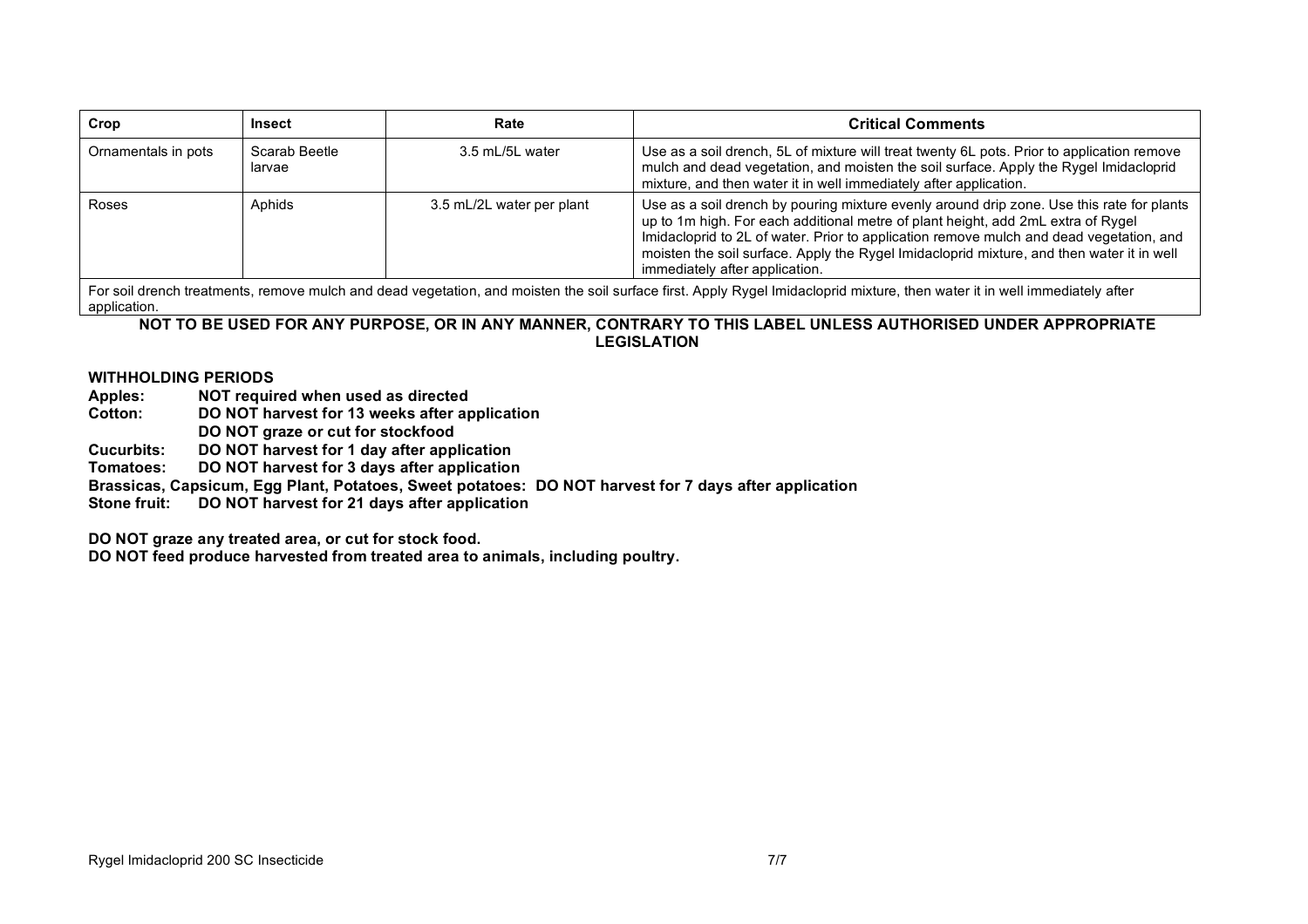# **Rygel Imidacloprid 200 SC Insecticide**

**Active Constituent: 200 g/L IMIDACLOPRID**

**For the control of various insect pests of cotton, fruit, vegetables and ornamentals.**



#### **GENERAL INSTRUCTIONS**

#### **INSECTICIDE RESISTANCE WARNING**

**GROUP 4A INSECTICIDE**

For insect resistance management Rygel Imidacloprid 200 SC Insecticide is a Group 4A Insecticide.

Some naturally occurring insect biotypes resistant to Rygel Imidacloprid 200 SC Insecticide and other group 4A insecticides may exist through normal genetic variability in any insect population. The resistant individuals can eventually dominate the insect population if Rygel Imidacloprid 200 SC Insecticide or other Group 4A insecticides are used repeatedly. The effectiveness of Rygel Imidacloprid 200 SC Insecticide on resistant individuals could be significantly reduced. Since occurrence of resistant individuals is difficult to detect prior to use, Rygel Australia Pty Ltd accepts no liability for any losses that may result from the failure of Rygel Imidacloprid 200 SC Insecticide to control resistant insects Rygel Imidacloprid 200 SC Insecticide may be subject to specific resistance management strategies. For further information contact your local supplier, Rygel Australia Pty Ltd representative or local agricultural department agronomist.

#### **INSECTICIDE RESISTANCE MANAGEMENT STRATEGY**

#### **Cotton Aphid in cotton**

Observe the cotton industry Insecticide Resistance Management Strategy (IRMS).

**Aphids, whitefly and melon thrips in various crops**

Do not apply Rygel Imidacloprid 200 SC Insecticide (or other Group 4A insecticides) in consecutive sprays within and between seasons. Rotate with registered insecticides from other mode of action groups.

**Confined Environments such as glasshouses** Annuals - Do not apply more than one spray of Rygel Imidacloprid 200 SC Insecticide (or other Group 4A insecticides) to any one crop. Perennials – Rotate with registered insecticides

from other groups. Use a maximum of three Rygel

**APVMA Approval No: 62629/0509 Pack Size: 1L, 5L, 10L, 20L, 60L, 110L**

Imidacloprid 200 SC Insecticide (or other Group 4A insecticides) sprays in any 12 month period.

## **MIXING/APPLICATION**

Prior to pouring, shake container vigorously, then add the required amount of Rygel Imidacloprid 200 SC Insecticide to water in the spray vat while stirring or with agitators in motion.

#### **Special instructions for Stone Fruit Dilute Spraying (Stone fruit)**

- Use a sprayer designed to apply high volumes of water up to the point of run-off and matched to the crop being sprayed.
- Set up and operate the sprayer to achieve even coverage throughout the crop canopy. Apply sufficient water to cover the crop to the point of run-off. Avoid excessive run-off.
- The required water volume may be determined by applying different test volumes, using different settings on the sprayer, from industry guidelines or expert advice.
- Add the amount of product specified in the Directions for Use table for each 100L of water. Spray to the point of run-off.
- The required dilute spray volume will change and the sprayer set up and operation may also need to be changed as the crop grows.

## **Concentrate Spraying (Stone fruit)**

- Use a sprayer designed and set up for concentrate spraying (that is a sprayer which applies water volumes less than those required to reach the point of run-off) and matched to the crop being sprayed
- Set up and operate the sprayer to achieve even coverage throughout the crop canopy using your chosen volume.
- Determine the appropriate dilute spray volume (see Dilute Spraying above) for the crop canopy. This is needed to calculate the concentrate mixing rate.
- The mixing rate for concentrate can then be calculated in the following way:

#### **Example Only**

- 1. Dilute spray volume as determined above: For example 1,500L/ha.
- 2. Your chosen spray volume: For example 500L/ha.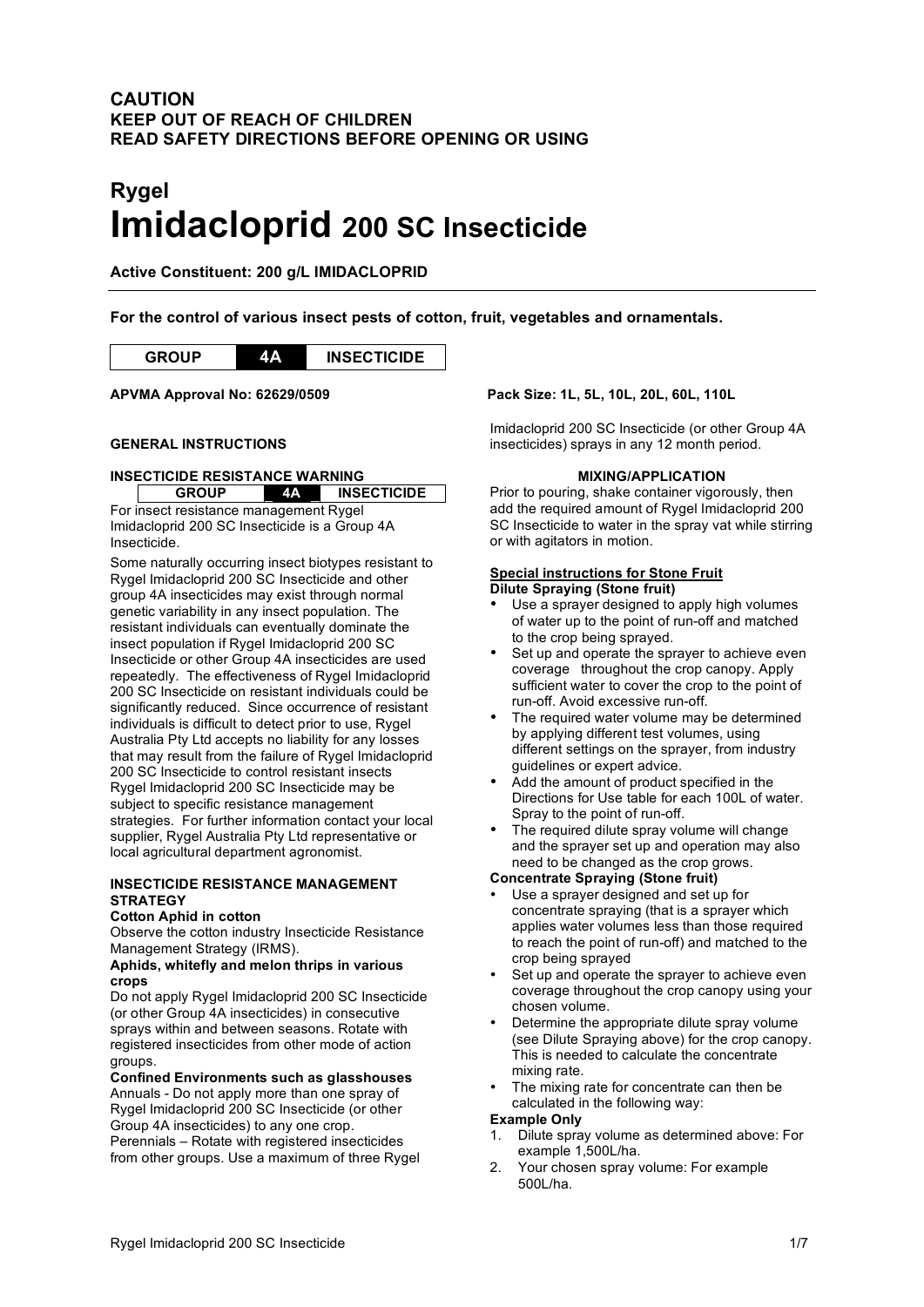- 3. The concentrate factor in this example is: 3 x  $(i.e. 1,500L$  divided by  $500L = 3$ )
- 4. If the dilute label rate is 10mL/100L, then the concentrate rate becomes 3 x 10, that is 30mL/100L of concentrate spraying.
- The chosen spray volume, amount of product per 100L of water, and the sprayer set up and operation may need to be changed as the crop grows.
- Do not use a concentrate rate higher than that specified in the Critical Comments.
- For further information on concentrate spraying, users are advised to consult relevant industry guidelines, undertake appropriate competency training and follow industry Best Practices.

#### **APPLICATION (Cotton)**

Thorough coverage of cotton plants is essential to achieve maximum performance from Rygel Imidacloprid 200 SC Insecticide plus Gullf Ag Penatra Penetrant. Equipment should be calibrated to achieve a minimum of 60 droplets/cm<sup>2</sup> on the target foliage. A droplet Volume Median Diameter (VMD) for optimum performance from Rygel Imidacloprid 200 SC Insecticide plus Penatra is dependent on equipment and s defined below. Do not apply when unfavourable environmental conditions may reduce the quality of spray coverage.

#### **Ground Application (Cotton)**

Application using ground equipment should be made using **hollow cone nozzles** with a **minimum spray volume of 100L/ha.** Hollow cone nozzles are recommended but if flat fan nozzles are used, higher water volumes will be required and nozzles should be configured to ensure thorough coverage. A droplet VMD of 150-180 microns must be used. Where multiple nozzles per row are used, they should be of the same specification to ensure that each nozzle contributes an equal proportion of the required dose. Where multiple nozzles per row are used (particularly for banded application) ensure the correct nozzle overlap pattern is achieved on the target foliage. **Banded applications less than 100% are not recommended beyond the 15-node stage.**

#### **Aerial Application (Cotton)**

Apply in a minimum spray volume of 25L/ha. A droplet VMD of 120-150 microns must be used. Do not exaggerate swath width or exceed a swath of 20 to 22 m. Do not apply Rygel Imidacloprid plus Penatra using Ultra Low Volume (ULV) methods. The use of large droplet placement equipment is not recommended.

## **EXPORT OF TREATED PRODUCE**

Growers' should note that MRLs or import tolerances do not exist in all markets for edible produce treated with Rygel Imidacloprid 200 SC. If you are growing produce for export, please check with Rygel Australia Pty Ltd for the latest information on MRLs and import tolerances before using Rygel Imidacloprid.

#### **NOTE ON ORNAMENTALS**

Rygel Imidacloprid 200 SC Insecticide has been used on a wide range of ornamental plant species without damage. However, some species and varieties are particularly sensitive to chemical

sprays and as this is often related to local conditions it is advisable to treat only a small number of plants first, in order to ascertain their reaction before treating the whole crop.

#### **COMPATIBILITY**

Rygel Imidacloprid 200 SC Insecticide is compatible with propineb, bitertanol or methamidophos. Do not mix concentrates together but add each to the spray tank separately, As formulations of other manufactures' products are beyond the control of Rygel Australia Pty Ltd, all mixtures should be tested prior to mixing commercial quantities. As changes in climatic conditions can alter the sensitivity of plants to mixtures of sprays, Rygel Australia Pty Ltd cannot be responsible for the behaviour of such mixtures.

#### **PROTECTION OF LIVESTOCK**

Dangerous to bees. DO NOT spray any plants in flower while bees are foraging. DO NOT graze any treated area, or cut for stock food. DO NOT feed produce harvested from treated area to animals, including poultry. DO NOT graze treated turf of feed turf clippings from any treated area to poultry or livestock.

#### **PROTECTION OF WILDLIFE, FISH, CRUSTACEANS AND ENVIRONMENT**

DO NOT contaminate streams, rivers or waterways and drains with this chemical or used containers. A spray-drift minimisation strategy should be employed at all times when aerially applying sprays. The strategy envisaged is exemplified by the cotton industry's Best Management Practices Manual.

## **STORAGE & DISPOSAL**

Store in the closed, original containers in a cool, well-ventilated area. Do not store for prolonged periods in direct sunlight. Triple or preferably pressure rinse containers before disposal. Add rinsings to spray tank. Do not dispose of undiluted chemicals on site. If recycling, replace cap and return clean containers to recycle or designated collection point.

If not recycling, break, crush, and or puncture and bury empty containers in a local authority landfill. Empty containers and product should not be burnt.

## **SAFETY DIRECTIONS**

Harmful if swallowed. May irritate the eyes and skin. Repeated exposure may cause allergic disorders. Avoid contact with eyes and skin. When preparing product for use wear cotton overalls buttoned to the neck and wrist and a washable hat, elbow-length PVC gloves and goggles. Wash hands after use. After each day's use wash gloves, goggles and contaminated clothing.

## **FIRST AID**

If poisoning occurs, contact a doctor or Poisons Information Centre. Phone Australia 13 11 26.

#### **MATERIAL SAFETY DATA SHEET**

Additional information is listed in the Material Safety Data Sheet, which can be obtained from the supplier.